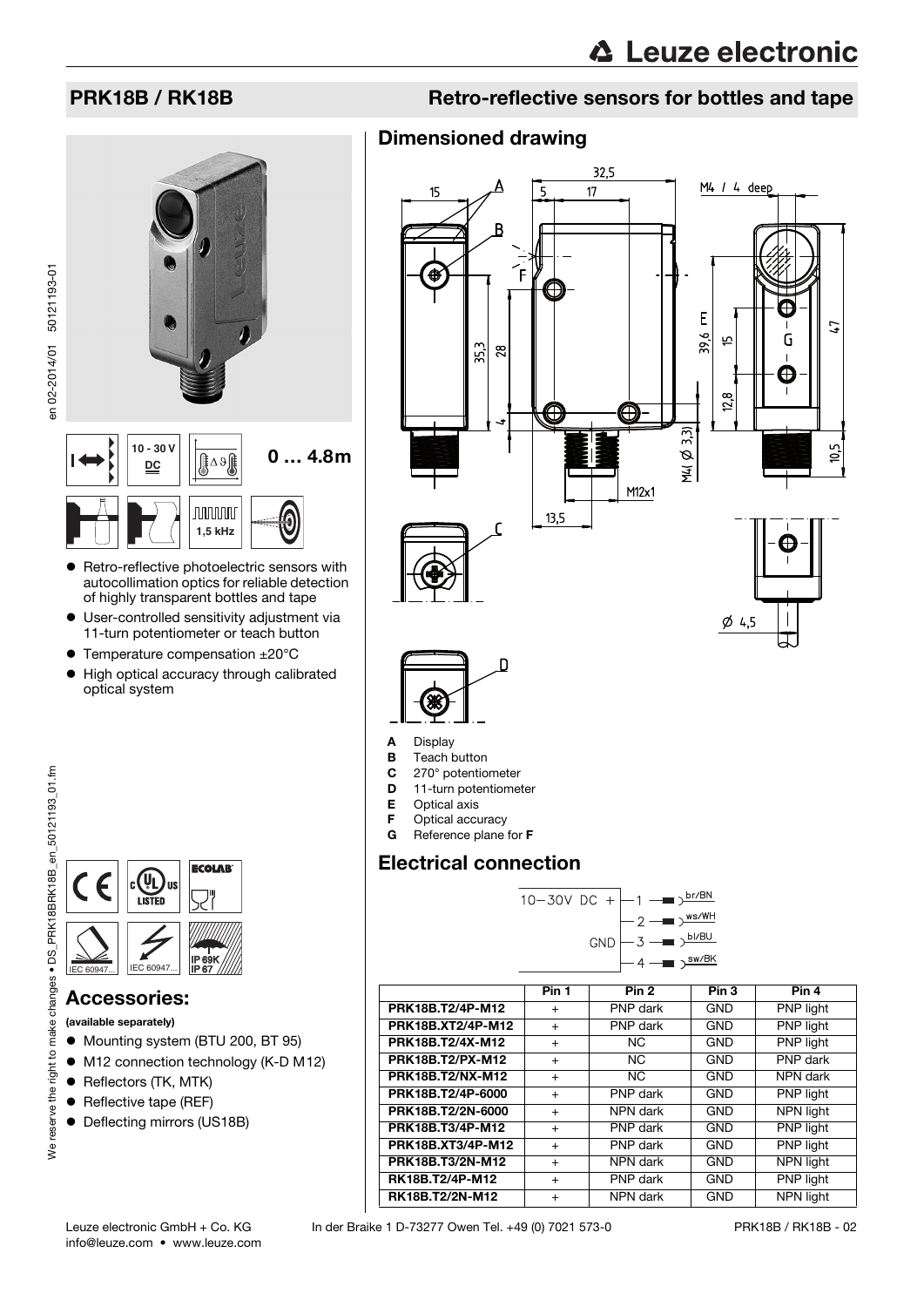# **∆ Leuze electronic**

# PRK18B / RK18B

### **Tables**

|                                                                     | <b>Reflectors</b>  |         | Operating range |  |  |  |  |  |  |
|---------------------------------------------------------------------|--------------------|---------|-----------------|--|--|--|--|--|--|
|                                                                     |                    |         |                 |  |  |  |  |  |  |
| 1                                                                   | TK(S)              | 100x100 | 04.0m           |  |  |  |  |  |  |
| $\frac{2}{3}$                                                       | <b>MTKS</b>        | 50x50.1 | 03.5m           |  |  |  |  |  |  |
|                                                                     | TK(S)              | 40x60   | 03.0m           |  |  |  |  |  |  |
| $\overline{4}$                                                      | TK(S)              | 30x50   | 01.7m           |  |  |  |  |  |  |
| $\overline{5}$                                                      | $\overline{T}K(S)$ | 20x40   | 01.4m           |  |  |  |  |  |  |
| 6                                                                   | Tape 6             | 50x50   | 01.4m           |  |  |  |  |  |  |
|                                                                     |                    |         |                 |  |  |  |  |  |  |
| 1                                                                   | 0                  |         | 4.0<br>4.8      |  |  |  |  |  |  |
| $\overline{c}$                                                      | $\Omega$           |         | 4.2<br>3.5      |  |  |  |  |  |  |
| 3                                                                   | $\Omega$           |         | 3.6<br>3.0      |  |  |  |  |  |  |
| $\overline{4}$                                                      | $\Omega$           | 1.7     | 2.0             |  |  |  |  |  |  |
| 5                                                                   | $\Omega$           | 1.4     | 1.7             |  |  |  |  |  |  |
| 6                                                                   | 0                  | 1.4     | 1.7             |  |  |  |  |  |  |
| Operating range [m]<br>Typ. operating range limit [m]               |                    |         |                 |  |  |  |  |  |  |
| TK<br>$=$ adhesive<br>TKS<br>= screw type<br>$=$ adhesive<br>Tape 6 |                    |         |                 |  |  |  |  |  |  |
| <b>Diagrams</b>                                                     |                    |         |                 |  |  |  |  |  |  |



- **A** 11% sensor sensitivity
- **B** 18% sensor sensitivity
- **C** 35% sensor sensitivity<br>**D** 100% sensor sensitivity **D** 100% sensor sensitivity

y x

# Remarks

- Approved purpose: This product may only be used by qualified personnel and must only be used for the approved purpose. This sensor is not a safety sensor and is not to be used for the protection of persons.
- RK18B models: In case of reflective objects, these models must be mounted approx. 5° inclined vis-à-vis the object in order to avoid direct reflections.
	- Reflectors: The light spot may not extend beyond the reflector. Preferably use MTK(S) reflectors or reflective tape 6.

# **Specifications**

#### Optical data

Typ. op. range limit (TK(S) 100x100) 1) Operating ranges 2) Light source 3) Wavelength 620nm (visible red light)<br>
Optical accuracy contract type dependent (see or

#### Timing

Switching frequency 1500Hz<br>Response time 1.333ms Response time  $\frac{1}{10}$  0.333ms Jitter time 110μs<br>Delay before start-up delay to the 200ms Delay before start-up

#### Electrical data

Operating voltage UB <sup>4)</sup><br>Residual ripple Open-circuit current ≤ 18mA<br>Switching outputs/functions < 18mA<br>Switching outputs/functions /4P 2 PNP s

Signal voltage high/low  $≥ (UB-2V)/≤ 2$ <br>Output current max. 100mA Output current<br>Sensitivity

#### Indicators

Green LED ready Sensors with 11-turn potentiometer:<br>Yellow LED, flashing slowly (6Hz) Yellow LED, flashing quickly (15Hz) Yellow LED, continuous light<br>Sensors with teach button: Yellow LED, continuous light light path free (during operation)

#### Mechanical data

Housing <sup>5)</sup><br>Connector

#### Environmental data

Ambient temp. (operation/storage) -40°C … +60°C/-40°C … +70°C<br>Protective circuit <sup>6)</sup> 2, 3 VDE safety class 7) Protection class IP67, IP 69K Standards applied<br>Certifications Examples UL 508, C22.2 No.14-13 4) 8)<br>Certifications UL 508, C22.2 No.14-13 4) 8)<br>Chemical resistance tested in accordance with EQ

Operating voltage UB <sup>4)</sup> 10 … 30VDC (incl. residual ripple)<br>Residual ripple ≤ 15% of UB <sup>2</sup> PNP switching outputs, antivalent<br>/4X 1 PNP switching output, light switch /4X 1 PNP switching output, light switching /PX 1 PNP switching output, dark switching /2N 2 NPN switching outputs, antivalent /2X 1 NPN switching output, light switching  $\overline{/NX}$  1 NPN switching output, dark switching<br> $\geq$  (UB-2V)/ $\leq$  2V man recritivity. (see order guide)

0 … 4.8m

see tables

LED (modulated light)

type dependent (see order guide)

operating pt. 11%: clear glass, tape > 20μm<br>operating pt. 35%: colored glass operating pt.  $> 35\%$ : non transparent media

diecast zinc, chemically nickel-plated Connector diecast zinc, chemically nickel-plated<br>Optics dass dass dass Optics glass Operation 11-turn potentiometer or teach button Operation<br>
Weight Weight Weight Weight with M12 connector: 60g with 6000mm cable: 240g<br>Connection type **1996** M12 connector. 4-pin Connection type  $M12$  connector, 4-pin cable 6000mm, 4 x 0.20mm<sup>2</sup>

2, 3 III VDE sarety class<br>
Protection class<br>
Light source<br>
Light source<br>
Light source<br>
Contract the exempt group (in acc. with EN 62471) tested in accordance with ECOLAB

1) Typ. operating range limit: max. attainable range without performance reserve

- 2) Operating range: recommended range with performance reserve
- 3) Average life expectancy 100,000h at an ambient temperature of 25°C

4) For UL applications: for use in class 2 circuits according to NEC only<br>5) Color changes due to cleaning agents do not adversely affect the coast

5) Color changes due to cleaning agents do not adversely affect the coating 6)  $2 =$ polarity reversal protection, 3=short circuit protection for all transistor of 6) 2=polarity reversal protection, 3=short circuit protection for all transistor outputs

7) Rating voltage 50V<br>8) These proximity sw

8) These proximity switches shall be used with UL Listed Cable assemblies rated 30V, 0.24A min, in the field installation, or equivalent (categories: CYJV/CYJV7 or PVVA/PVVA7)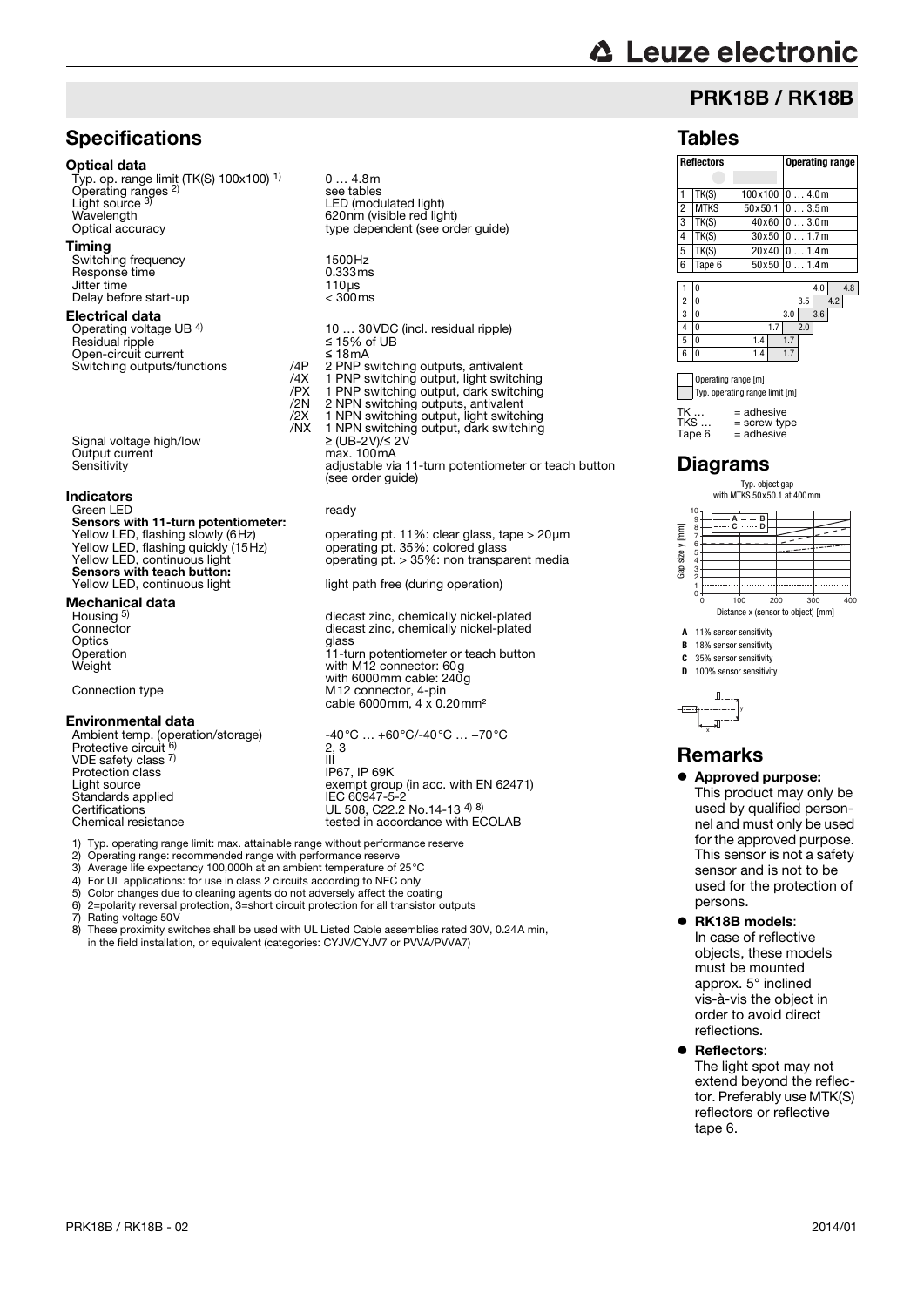# PRK18B / RK18B Retro-reflective sensors for bottles and tape

## Part number code

## **PRK1 8B . FXT T 3 / 4P -M1 2**

| <b>Operating principle</b>   |                                                                                                                       |
|------------------------------|-----------------------------------------------------------------------------------------------------------------------|
| <b>PRK</b>                   | Retro-reflective photoelectric sensor for bottles                                                                     |
| <b>RK</b>                    | Retro-reflective photoelectric sensor for tape<br>(Function against any reflective tapes and glass triple reflectors) |
| <b>Series</b>                |                                                                                                                       |
| <b>18B</b>                   | 18B series                                                                                                            |
|                              |                                                                                                                       |
| <b>Timing</b>                |                                                                                                                       |
| F                            | High speed                                                                                                            |
| free                         | Standard                                                                                                              |
|                              |                                                                                                                       |
| <b>Optical accuracy</b>      |                                                                                                                       |
| $\pmb{\chi}$                 | Optical axis aligned, shift angle $\leq \pm 0.25$ °                                                                   |
| free                         | <b>Standard</b>                                                                                                       |
|                              |                                                                                                                       |
| <b>Detection properties</b>  |                                                                                                                       |
| T                            | Setting of 11% is possible                                                                                            |
| free                         | Setting of 11% is not possible                                                                                        |
|                              |                                                                                                                       |
|                              | <b>Tracking function available</b>                                                                                    |
| $T^{1}$                      | Tracking function/contamination compensation                                                                          |
| free                         | No tracking function                                                                                                  |
|                              |                                                                                                                       |
| <b>Setting</b>               |                                                                                                                       |
| 1                            | 270° potentiometer                                                                                                    |
| 2                            | 11-turn potentiometer                                                                                                 |
| 3                            | <b>Teach button</b>                                                                                                   |
| free                         | No setting                                                                                                            |
|                              | Pin assignment of connector pin 4 / black cable wire                                                                  |
| $\mathbf 2$                  | NPN, light switching                                                                                                  |
| N                            | NPN, dark switching                                                                                                   |
| 4                            | PNP, light switching                                                                                                  |
| Р                            | PNP, dark switching                                                                                                   |
| L                            | IO-Link                                                                                                               |
|                              |                                                                                                                       |
|                              | Pin assignment of connector pin 2 / white cable wire                                                                  |
| $\pmb{\mathsf{X}}$           | Not assigned                                                                                                          |
| $\boldsymbol{2}$             | NPN, light switching                                                                                                  |
| N                            | NPN, dark switching                                                                                                   |
| 4                            | PNP, light switching                                                                                                  |
| P                            | PNP, dark switching                                                                                                   |
| Τ                            | Teach input                                                                                                           |
|                              |                                                                                                                       |
| <b>Connection technology</b> |                                                                                                                       |
| M12                          | M12 connector, 4-pin                                                                                                  |

**6000** Cable 6m

1) Only possible in conjunction with the detection property "T".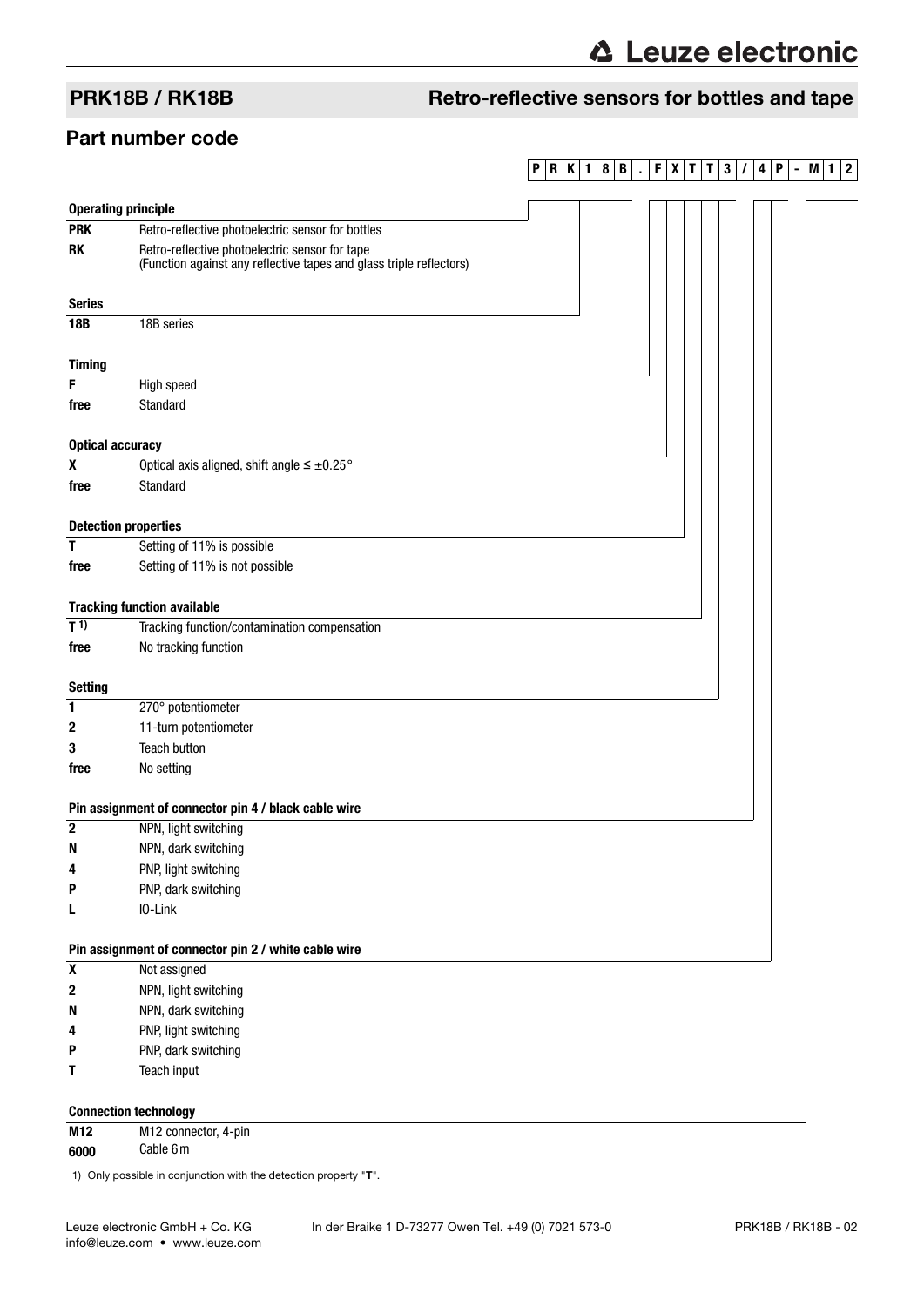# PRK18B / RK18B

# Order guide

The sensors listed here are preferred types; current information at www.leuze.com.

| <b>Selection table</b>    |                                              |                                                |                                               |                                       |                                              |                                       |                                        |                                        |                                       |                                        |                                       |                                      |                                             |
|---------------------------|----------------------------------------------|------------------------------------------------|-----------------------------------------------|---------------------------------------|----------------------------------------------|---------------------------------------|----------------------------------------|----------------------------------------|---------------------------------------|----------------------------------------|---------------------------------------|--------------------------------------|---------------------------------------------|
| Equipment $\blacklozenge$ | Order code $\rightarrow$                     | 4P-M12<br>50117363<br>פֿ<br>PRK18B<br>Part no. | <b>PRK18B.XT2/4P-M12</b><br>Part no. 50124945 | PRK18B.T2/4X-M12<br>Part no. 50117365 | <b>PRK18B.T2/PX-M12</b><br>Part no. 50117361 | PRK18B.T2/NX-M12<br>Part no. 50117364 | PRK18B.T2/4P-6000<br>Part no. 50117362 | PRK18B.T2/2N-6000<br>Part no. 50117360 | PRK18B.T3/4P-M12<br>Part no. 50117367 | PRK18B.XT3/4P-M12<br>Part no. 50124944 | PRK18B.T3/2N-M12<br>Part no. 50117366 | RK18B.T2/4P-M12<br>Part no. 50117379 | <b>RK18B.T2/2N-M12</b><br>Part no. 50117377 |
| Switching output          | 1 x PNP, light switching                     |                                                |                                               |                                       |                                              |                                       |                                        |                                        |                                       |                                        |                                       |                                      |                                             |
|                           | 1 x PNP, dark switching                      |                                                |                                               |                                       | $\bullet$                                    |                                       |                                        |                                        |                                       |                                        |                                       |                                      |                                             |
|                           | 2 x PNP, antivalent                          |                                                | $\bullet$                                     |                                       |                                              |                                       | $\bullet$                              |                                        |                                       | $\bullet$                              |                                       | $\bullet$                            |                                             |
|                           | 1 x NPN, dark switching                      |                                                |                                               |                                       |                                              | ●                                     |                                        |                                        |                                       |                                        |                                       |                                      |                                             |
|                           | 2 x NPN, antivalent                          |                                                |                                               |                                       |                                              |                                       |                                        |                                        |                                       |                                        | $\bullet$                             |                                      |                                             |
|                           | 1 x IO-Link, 1 x PNP, dark switching         |                                                |                                               |                                       |                                              |                                       |                                        |                                        |                                       |                                        |                                       |                                      |                                             |
|                           | 1 x IO-Link, 1 x NPN, dark switching         |                                                |                                               |                                       |                                              |                                       |                                        |                                        |                                       |                                        |                                       |                                      |                                             |
| Optical accuracy          | calibrated $\leq \pm 0.25^{\circ}$           |                                                | $\bullet$                                     |                                       |                                              |                                       |                                        |                                        |                                       | $\bullet$                              |                                       |                                      |                                             |
| Switching frequency/      | 500Hz/1ms/320µs                              |                                                |                                               |                                       |                                              |                                       |                                        |                                        |                                       |                                        |                                       |                                      |                                             |
| response time/jitter      | 1500Hz/333µs/110µs                           |                                                | $\bullet$                                     |                                       | ●                                            |                                       | ●                                      |                                        |                                       | $\bullet$                              |                                       | ●                                    |                                             |
|                           | 5000Hz/100µs/32µs                            |                                                |                                               |                                       |                                              |                                       |                                        |                                        |                                       |                                        |                                       |                                      |                                             |
| Detection properties      | highly transparent bottles and glasses       | ●                                              |                                               |                                       |                                              |                                       |                                        |                                        |                                       |                                        |                                       |                                      |                                             |
|                           | highly transparent tape $<$ 20 $\mu$ m thick |                                                |                                               |                                       |                                              |                                       |                                        |                                        |                                       |                                        |                                       |                                      |                                             |
|                           | transparent containers                       |                                                |                                               |                                       |                                              |                                       |                                        |                                        |                                       |                                        |                                       |                                      |                                             |
| <b>Tracking function</b>  | exists                                       |                                                |                                               |                                       |                                              |                                       |                                        |                                        |                                       |                                        |                                       |                                      |                                             |
| Setting                   | 270° potentiometer                           |                                                |                                               |                                       |                                              |                                       |                                        |                                        |                                       |                                        |                                       |                                      |                                             |
|                           | 11-turn potentiometer                        |                                                |                                               |                                       |                                              |                                       |                                        |                                        |                                       |                                        |                                       | $\bullet$                            |                                             |
|                           | teach button                                 |                                                |                                               |                                       |                                              |                                       |                                        |                                        |                                       |                                        |                                       |                                      |                                             |
| Connection technology     | M12 connector                                |                                                |                                               |                                       |                                              |                                       |                                        |                                        |                                       |                                        |                                       |                                      |                                             |
|                           | cable, 6000mm                                |                                                |                                               |                                       |                                              |                                       | 0                                      |                                        |                                       |                                        |                                       |                                      |                                             |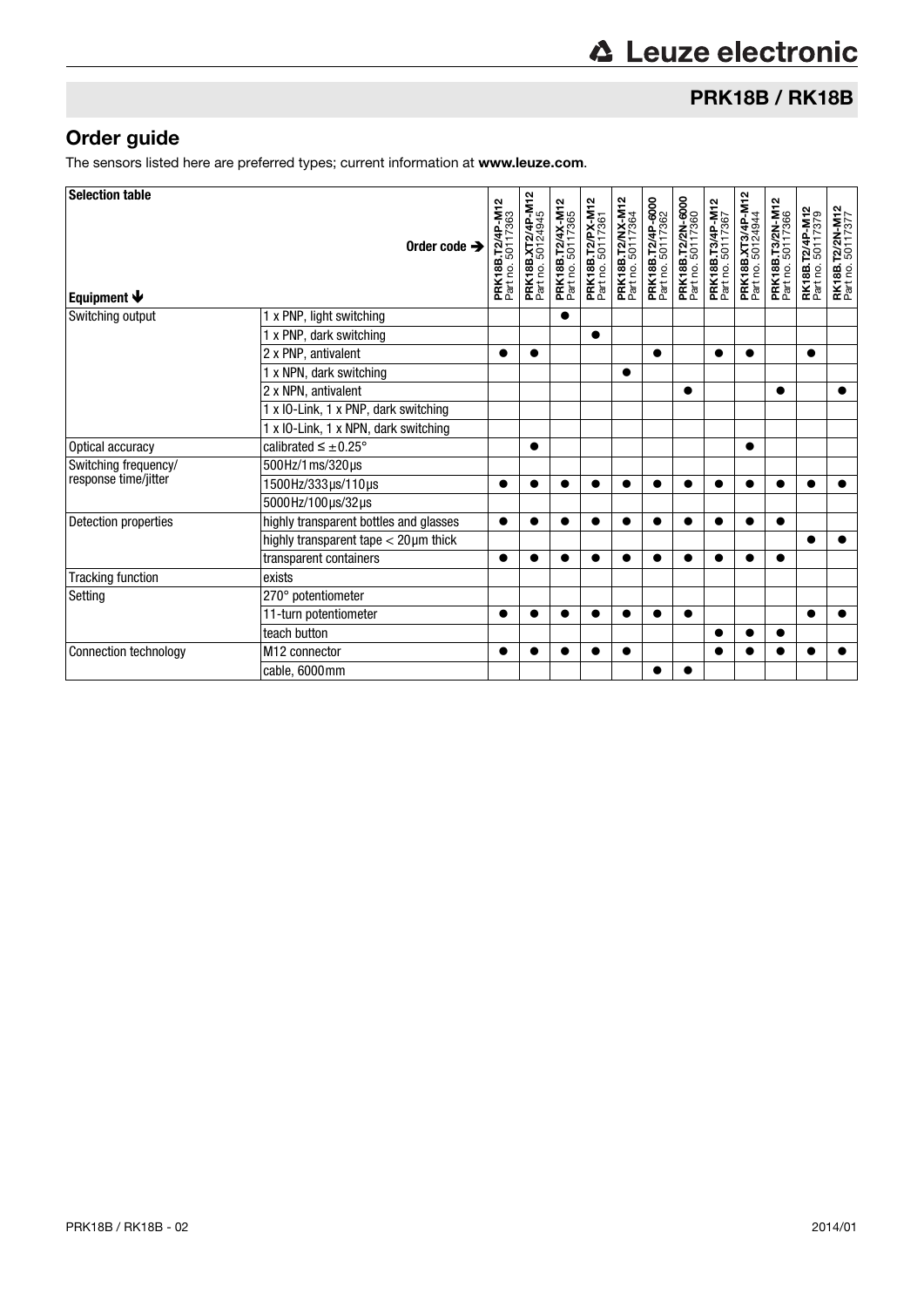## PRK18B / RK18B Retro-reflective sensors for bottles and tape

### Sensor setting via 11-turn potentiometer (user guidance)

The sensor is factory-adjusted for maximum operating range (potentiometer on right limit stop).

- Before making adjustments: ensure that the light path to the reflector is clear!
- Set the desired sensor sensitivity according to the following table, via the 11-turn potentiometer on the back of the housing:

|                           | <b>Operating point</b>                         |                                                    |                       |  |  |  |  |  |  |
|---------------------------|------------------------------------------------|----------------------------------------------------|-----------------------|--|--|--|--|--|--|
|                           | clear glass, tape $>$ 20 $\mu$ m               | colored glass                                      | non transparent media |  |  |  |  |  |  |
| <b>Sensor sensitivity</b> | 11%                                            | 35%                                                | >35%                  |  |  |  |  |  |  |
|                           | <b>Transition</b><br>flash 15Hz / flash 6Hz    | <b>Transition</b><br>continuous light / flash 15Hz | continuous light      |  |  |  |  |  |  |
| Setting / yellow LED      | 11-turn                                        | S<br>11-turn                                       | 11-turn               |  |  |  |  |  |  |
|                           | Operating points:                              | 35%<br>11%                                         | >35%                  |  |  |  |  |  |  |
| <b>Flashing diagram</b>   | <b>ON</b><br>yellow<br><b>LED</b><br>flash 6Hz | flash 15Hz                                         | continuous light      |  |  |  |  |  |  |

## Sensor setting via teach button

 The sensor is factory-adjusted for maximum operating range. Recommendation: teach only if the desired objects are not reliably detected.





#### The device setting is stored in a fail-safe way. A reconfiguration following voltage interruption or switch-off is thus not required.

### Teaching for 11% sensor sensitivity (clear glass, tape > 20μm)

- **Press teach button until both LEDs flash simultaneously.**
- Release teach button.
- **•** Ready.



After the teaching, the sensor switches when about 11% of the light beam are covered by the object.